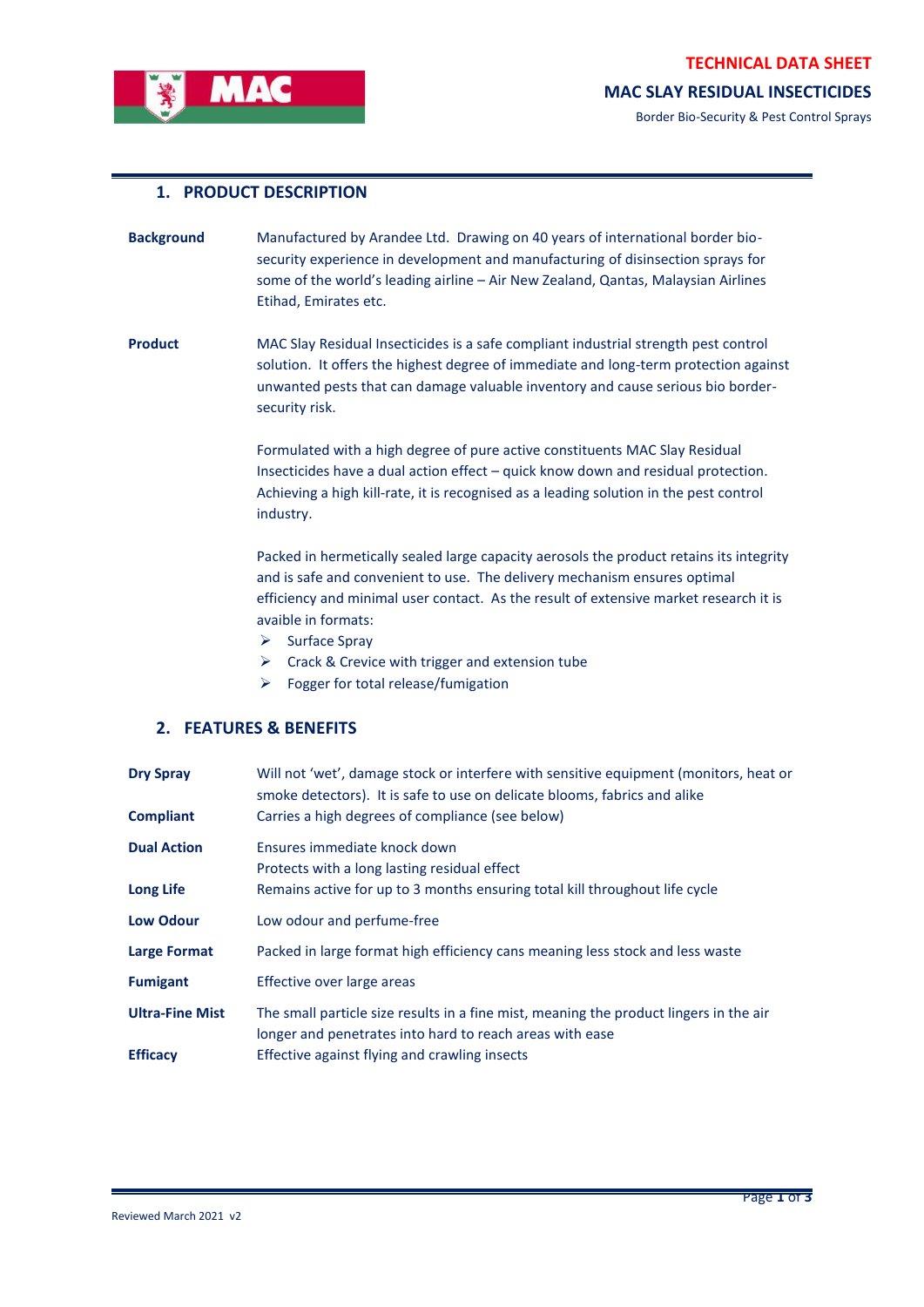

# Border Bio-Security & Pest Control Sprays

### **3. APPLICATIONS**

| <b>Surface Spray</b>       | Doorways, loading bays, window sills, shelving, racking, equipment               |
|----------------------------|----------------------------------------------------------------------------------|
| <b>Crack &amp; Crevice</b> | Eaves, masonry block walls, ceiling cavities, down pipes, equipment, store areas |
| <b>Fogger</b>              | Enclosed areas, warehouses, store rooms, shipping containers                     |

#### **4. TREATMENT AREA**

| <b>Surface Spray</b>       | A wetter formulation developed to create a protective perimeter                |  |
|----------------------------|--------------------------------------------------------------------------------|--|
|                            | 500ml can will treat 80lm                                                      |  |
| <b>Crack &amp; Crevice</b> | Extension tube and trigger ensures penetration deep within hard to reach areas |  |
|                            | 500ml can will treat 80lm                                                      |  |
| <b>Fogger</b>              | Lock down actuator for total release fumigation, release rate 1g/sec           |  |
|                            | General debugging treatment area 150m <sup>3</sup>                             |  |
|                            | Shipping container's (40') up to 76m <sup>3</sup>                              |  |
|                            | Infestation treatment 45m <sup>3</sup>                                         |  |

## **5. GOVERNMENT APPROVALS**

| <b>Ministry of</b>  | Approved Type A                                                                        |
|---------------------|----------------------------------------------------------------------------------------|
| <b>Primary</b>      | Approved & Recognised Dairy Maintenance Compound                                       |
| <b>Industries</b>   | Transitional Facility Approved - for use in transitional facilities devanning shipping |
|                     | containers                                                                             |
| <b>AsureQuality</b> | Approved Type A/B Food/Beverage/Dairy                                                  |

#### **6. PROPERTIES & CHARACTERISTICS**

#### **PHYSICAL PROPERTIES**

| <b>Appearance</b><br><b>Propellant</b><br><b>Flash Point</b> | Colourless, odourless<br>Hydrocarbon<br>-81°C (Propellant)                      |
|--------------------------------------------------------------|---------------------------------------------------------------------------------|
| <b>Temperature</b><br>Range                                  | Below 50°C                                                                      |
| <b>Reapplication</b>                                         | Indoors - Reapply as required residual up to 3 months<br>Outdoors – As required |
| <b>Specific Gravity</b>                                      | 2.1                                                                             |

#### **PERFORMANCE CHARACTERISTICES**

| <b>Touch Dry</b>  | 10 minutes                                   |
|-------------------|----------------------------------------------|
| <b>Fumigation</b> | Enclose for up to 1 hour; minimum 30 minutes |
| <b>Stand Down</b> | 60 minutes                                   |